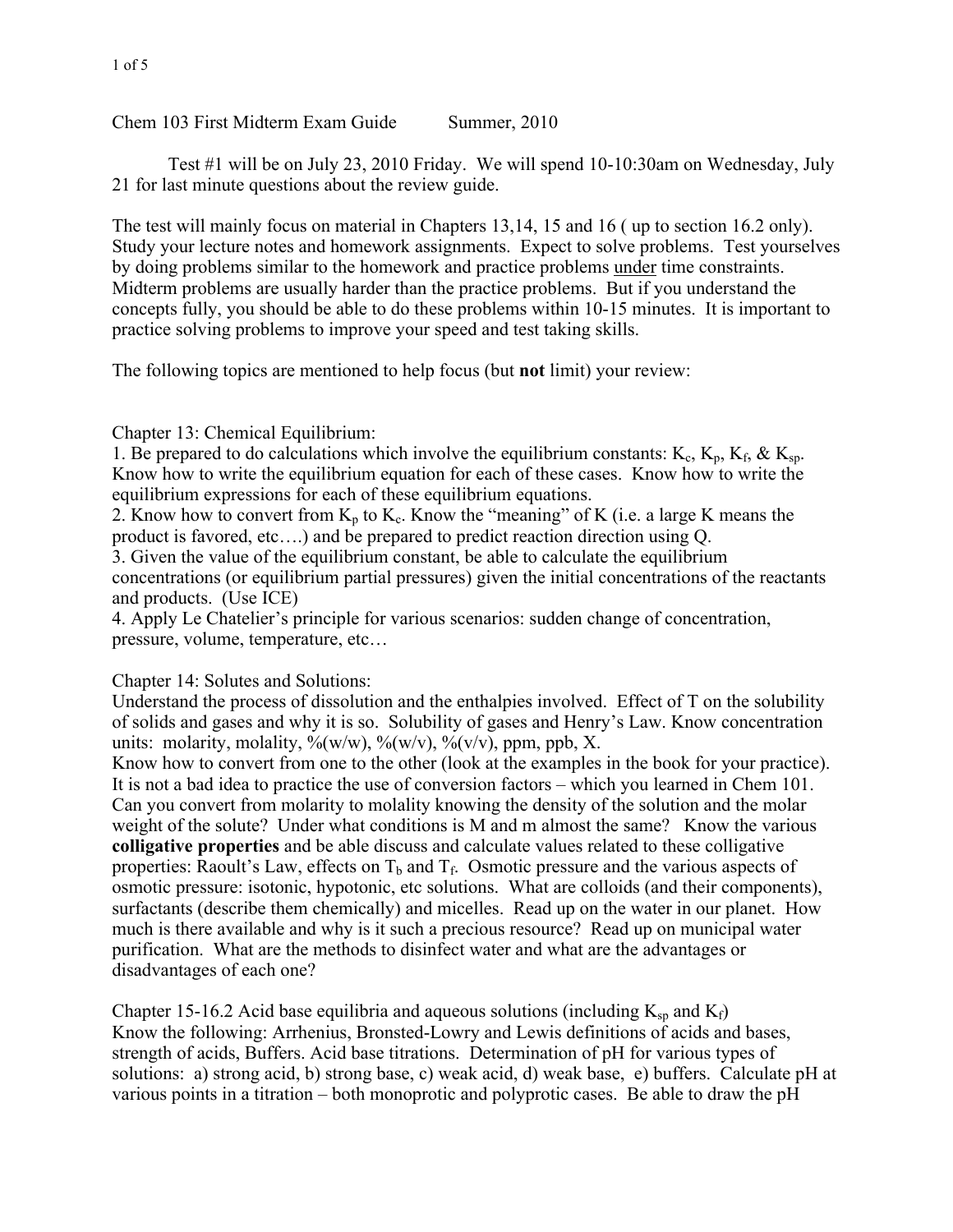curves by hand. Know about Indicators, solubility and complex formation equilibria. Chelation. Solve equilibria of the following types:  $K_a$ ,  $K_b$ ,  $K_{\text{sn}}$ ,  $K_f$ .

To start your review, go over the exercises in the book and see if you can answer them. Compare your solutions and answers to those in the book. Go over the homework problems that you have submitted to recitation.

Look over the problem set#1 and the lecture pop quizzes as part of your review.

The following questions are designed to **drill** you in **problem solving** involving pH for your review. Please don't limit yourself to this review. Read the chapter well and know the core concepts well. Look at problems from different angles. (Please don't expect an answer key for this guide). There are other areas which are not included below.

(1) What is the pH of a  $0.00010$  M HNO<sub>3</sub> solution?

(2) What is the pH of a 0.00010 M NaOH solution?

 (3) What is the pH of a solution made up by adding 100. mL of .00010 M HCl to 50.0  $\overline{\text{mL of 1.0}} \times 10^{-4} \text{M NaOH?}$ 

(4) What is the pH of a solution made up by adding 100. mL of  $1.0 \times 10^{-4}$  M NaOH to 50. mL of .00010 M HCl?

(5) What is  $[H^+]$  in a solution made up by mixing 1.0 mL 1.0 M HCl and 99.0 mL water?

(6) What is the [H<sup>+</sup>] in a solution of 0.10 M HOAc (acetic acid,  $K_a = 1.8 \times 10^{-5}$ )?

(7) What is the pH of a solution of 0.10 M NaOAc ( $K_a = 1.8 \times 10^{-5}$ M for HOAc)?

(8) What is the pOH of a solution of 0.10 M NH<sub>3</sub> (ammonia,  $K_b = 1.8x \times 10^{-5}$  M?

(9) What is the pH of a solution containing  $1.0x10^{-3}$  M NH<sub>3</sub> and .020M NH<sub>4</sub>Cl?

(10) what is the  $[H^+]$  of a solution containing acetic acid and a pH of 3.56?

(11) What is the [OH- ] of a solution containing a pH of 3.0?

(12) A weak acid has a  $K_a = 1.0x10^{-4}$ . What is its p $K_a$ ?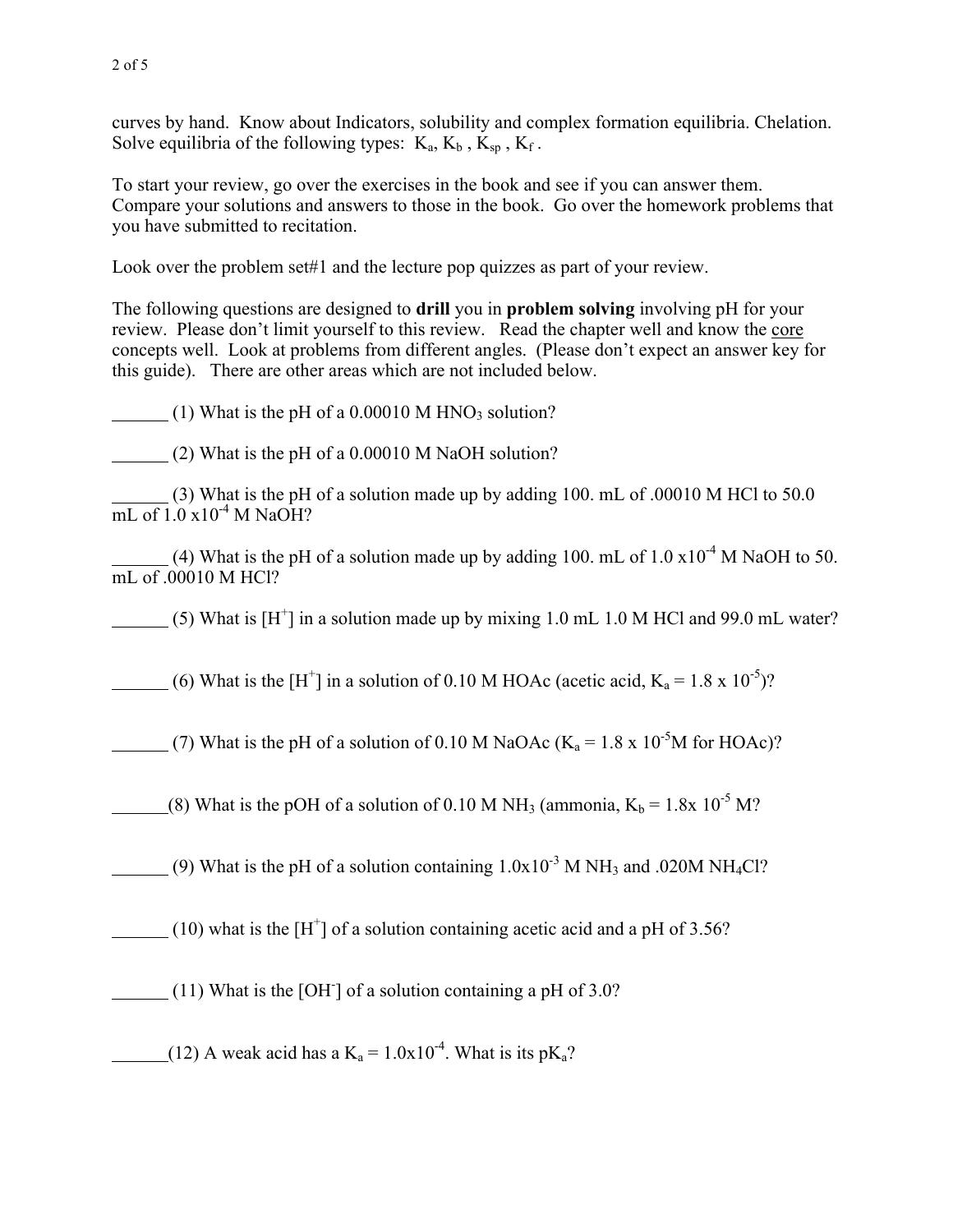(13) A weak acid has a  $K_a = 1.0x10^{-4}$ . What is the  $K_b$  for its conjugate base?

(14) A weak acid has a  $K_a = 1.0x10^{-4}$ . What is the p $K_b$  for its conjugate base?

(15) A diprotic acid,  $H_2A$ , has pK's 8.4 and 3.5. What is the  $K_a$  of  $H_2A$ ?

(16) A diprotic acid, H<sub>2</sub>A, has pK's 8.4 and 3.5. What is the pK<sub>b1</sub>?

 $(17)$  A diprotic acid, H<sub>2</sub>A, has pK's 8.4 and 3.5. Write the chemical equilibrium equation and value for  $K_{b1}$ .

 (18) A 22.5 mL HCl solution requires 18.5 mL of 0.15 M KOH to reach equivalence. What is  $[HCl]_0$ ?

(19) A 22.5 mL of  $H_2SO_4$  solution requires 18.5 mL of 0.15 M KOH for complete neutralization. What is  $[H_2SO_4]_0$ ?

(20) Draw the qualitative pH titration curve for problems (18) and (19).  $(pK_a \text{ for HSO}_4^-)$ is  $2.0$ ).

 (21) Titration of 0.394g of sulfamic acid takes 20.mL of 0.10 M HCl to reach equivalence. What is the MW of sulfamic a.?

(22) A diprotic acid,  $H_2A$ , has pK's 8.4 and 3.5. 50.0 mL of 0.10M of the diprotic acid,  $H_2A$ , is titrated with 0.20 M NaOH. What is the  $V_e$  (i.e. the first equivalence point)?

(23) A diprotic acid,  $H_2A$ , has pK's 8.4 and 3.5. 50.0 mL of 0.10M of the diprotic acid,  $H<sub>2</sub>A$ , is titrated with 0.20 M NaOH. What is the pH at the following volumes of NaOH added: 0, 2.0 mL, 12.5 mL, 25.0 mL, 30.0 mL, 37.5 mL. 50.0 mL. 56.0 mL

 $(24)$  A diprotic acid, H<sub>2</sub>A, has pK's 8.4 and 3.5. 50.0 mL of 0.10M of the diprotic acid, H2A, is titrated with 0.20 M NaOH. Draw the pH titration curve. Below it, show the fractions, a, of the acid present.

(25) Suppose that the concentration of bromide ions is  $7.3 \times 10^{-7}$ M in a solution saturated with AgBr. What is the  $K_{SP}$  of AgBr? (skip for now)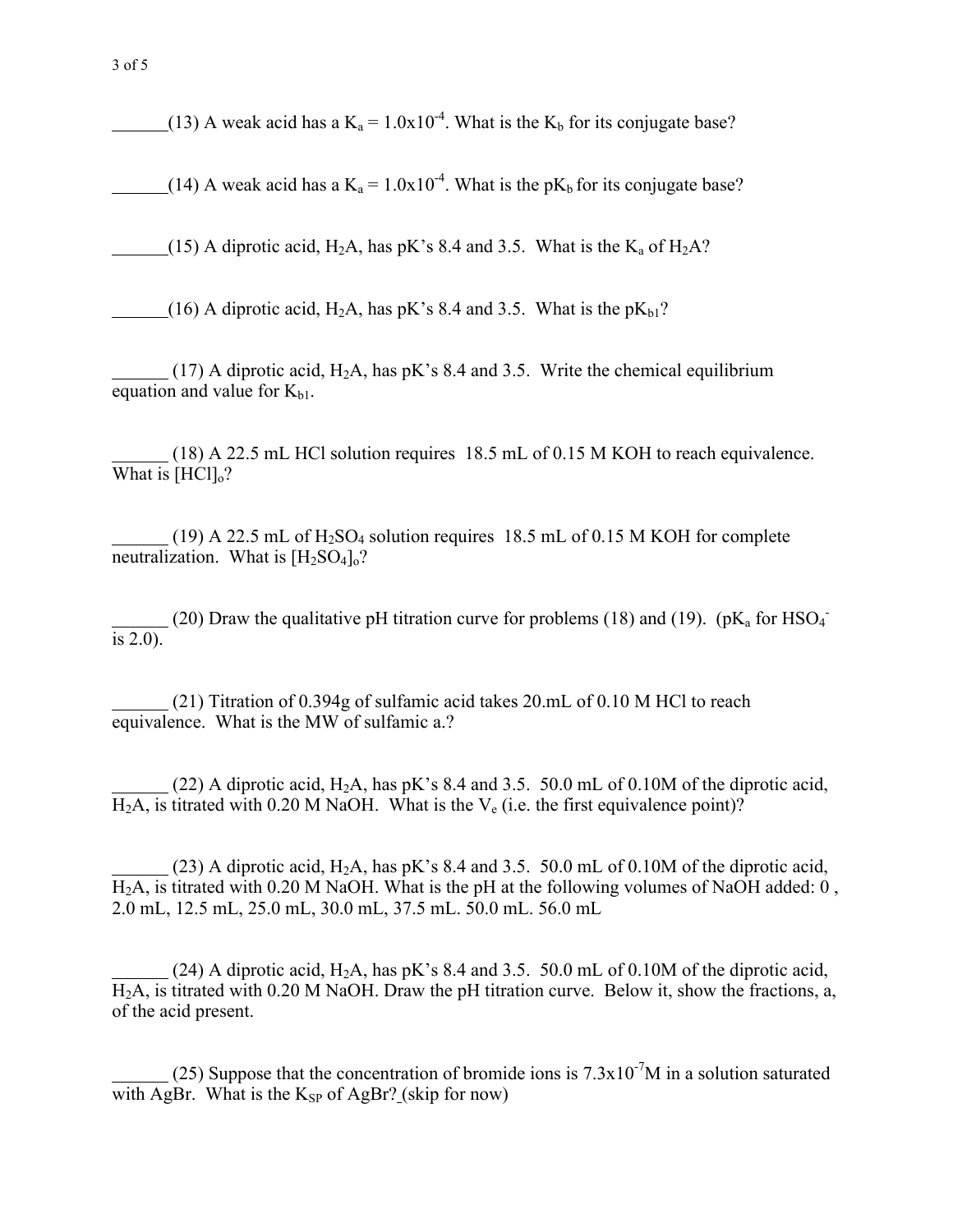(26) What is the solubility of Ag<sub>2</sub>CO<sub>3</sub> ( $pK_{sp} = 11.07$ ) in pure water? (skip for now)

(27) What is the solubility of Ag<sub>2</sub>CO<sub>3</sub> (pK<sub>sp</sub> = 11.07) in 0.10 M K<sub>2</sub>CO<sub>3</sub>? (skip for now)

(28) What is the solubility of Ca(OH)<sub>2</sub> ( $pK_{sp}$ =5.30) in pH 13 buffer? (skip for now)

(29) Go over Example 17-16 to practice  $K_f$  equilibria. (skip for now)

 $(30)$  What is the fraction of acetate,  $a_{OAC}$ , in a 1.0M HOAc –NaOAc buffer whose pH if 4.4? ( $pK_a = 4.75$  for HOAc)

 $(31)$  If [HOAc] = 0.500 M in a pH 5.00 acetic acid-sodium acetate buffer, what is [OAc] ]?

(32) Suppose a triprotic zwitterion has the most acid form,  $H_3A^+$ , and  $pK_a$ 's of 3.0, 6.0 and 10.0. What is the pH of the following solutions: a) 1.0 M  $H_3AC$  (ie. the chloride salt); b) 1.0 M H<sub>2</sub>A; c) 1.0 M NaHA (ie the sodium salt); d) 1.0 M Na<sub>2</sub>A (i.e. the disodium salt); e) its isoelectric point.

(33) A solution containing a weak monoprotic acid, HX, of unknown  $K_a$  is prepared as follows: 50.0 mL of 0.10 M NaOH is added to 20. mL of 0.40M HX resulting in a solution of pH 3.50. What is  $K_a$  for HX?

(34) 1.70 g of a weak base, B ( $pK_b = 11.00$ ) is dissolved in 35.0 mL of 0.20 M HCl, resulting in a pH 2.73 solution. What is the molecular weight of B?

(35) Determine the molar solubility of PbCl<sub>2</sub> ( $pK_{sp}$  = 4.77) in pure water. (skip for now)

(36) Determine the molar solubility of CuCl ( $pK_{sp} = 6.76$ ) in 1.00 x 10<sup>-3</sup>M NaCl. Use quadratic formula if appropriate. (compare your 2 answers : one with short cut and the other using the quadratic equation). (skip for now)

(37) Determine the molar solubility of La(OH)<sub>3</sub> ( $pK_{sp}$  = 18.6) in pure water. (skip for now)